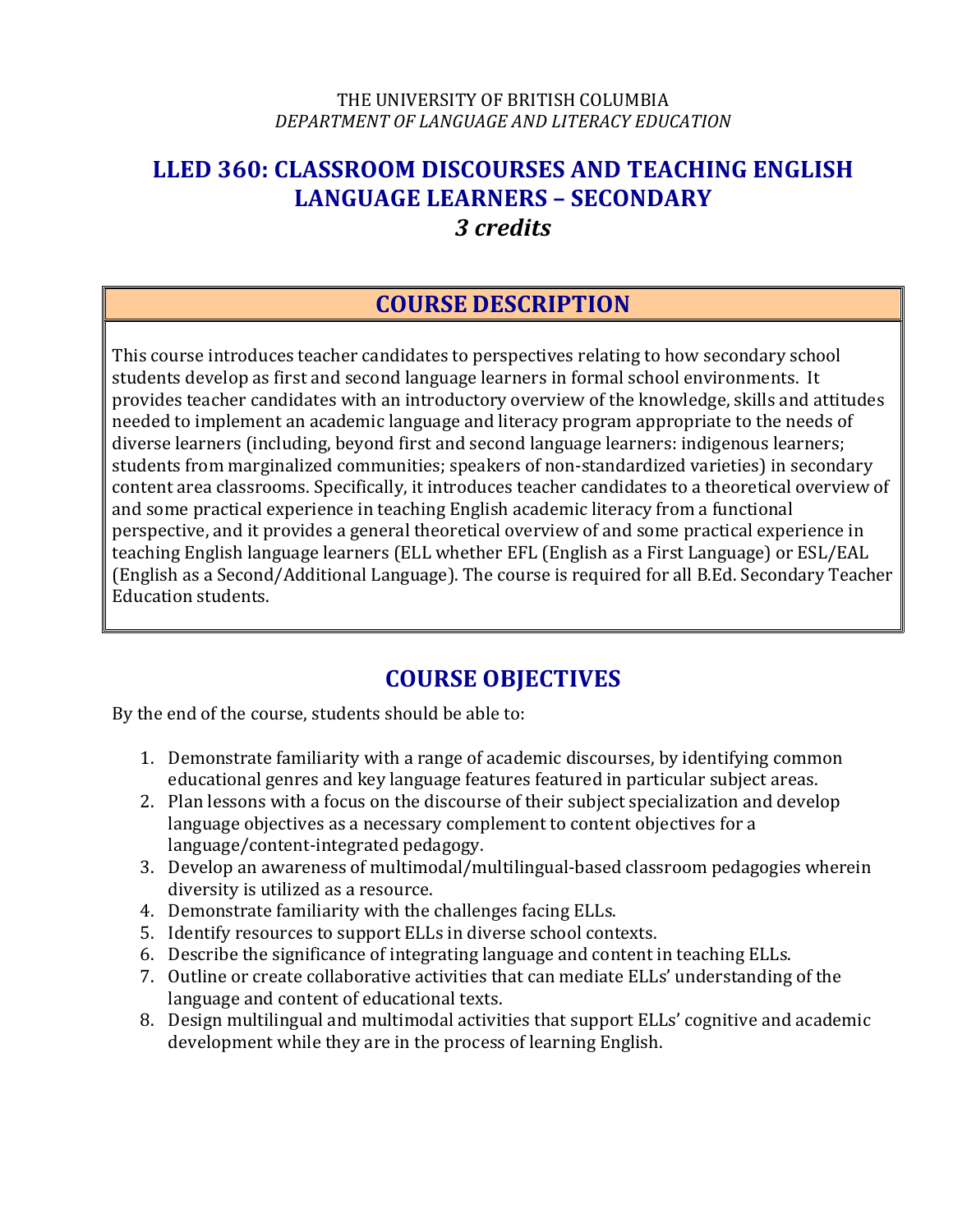# **COURSE READINGS**

#### **Required Textbooks:**

Coelho, E. (2012). *Language and Learning in Multilingual Classrooms. A Practical Approach.* Toronto: Multilingual Matters.

**Note**: This textbook can be accessed online as a free e-book, through the UBC ebrary. To access it:

- Go to: https://login.ezproxy.library.ubc.ca/login.
- Log into the Library Catalogue using the UBC Campus-Wide Login (CWL)
- Search for *Language and Learning in Multilingual Classrooms. A Practical Approach.*

The textbook can also be purchased as a hard copy from the UBC bookstore.

#### Reiss, J. (2010). *120 Content Strategies for English Language Learners: Teaching for Academic Success in Secondary School*, 2nd edition. Boston, MA: Pearson Education.

**Note:** This textbook can be bought or rented as an e-textbook from www.amazon.com or downloaded as a Kindle book from www.amazon.ca. It can also be purchased as a hard copy from the UBC bookstore.

| <b>Week 1</b>      |                                                                                                                                                                                                                                                                                        |
|--------------------|----------------------------------------------------------------------------------------------------------------------------------------------------------------------------------------------------------------------------------------------------------------------------------------|
| <b>Topics</b>      | <b>Course Overview</b><br>Language and Literacy as Every Teacher's Job                                                                                                                                                                                                                 |
| <b>Key Notions</b> | Introductions<br>$\overline{\phantom{a}}$<br>Course expectations<br>$\blacksquare$<br>What does it mean to be literate in the 21 <sup>st</sup> century?<br>Every teacher is a language teacher.                                                                                        |
| Readings           | Zwiers, J. (2015). Every Teacher is a Language Teacher.<br>http://josseybasseducation.com/category/literacy-2/<br>Coelho, E. (2012). Chapter 1: The new arrival. Language and learning in<br>multilingual classrooms. A practical approach. Toronto: Multilingual<br>Matters, p. 3-18. |
| <b>Week 2</b>      |                                                                                                                                                                                                                                                                                        |
| <b>Topics</b>      | <b>Understanding English Language Learners</b><br><b>Introduction to Lesson Planning</b>                                                                                                                                                                                               |

# **TENTATIVE WEEKLY SCHEDULE**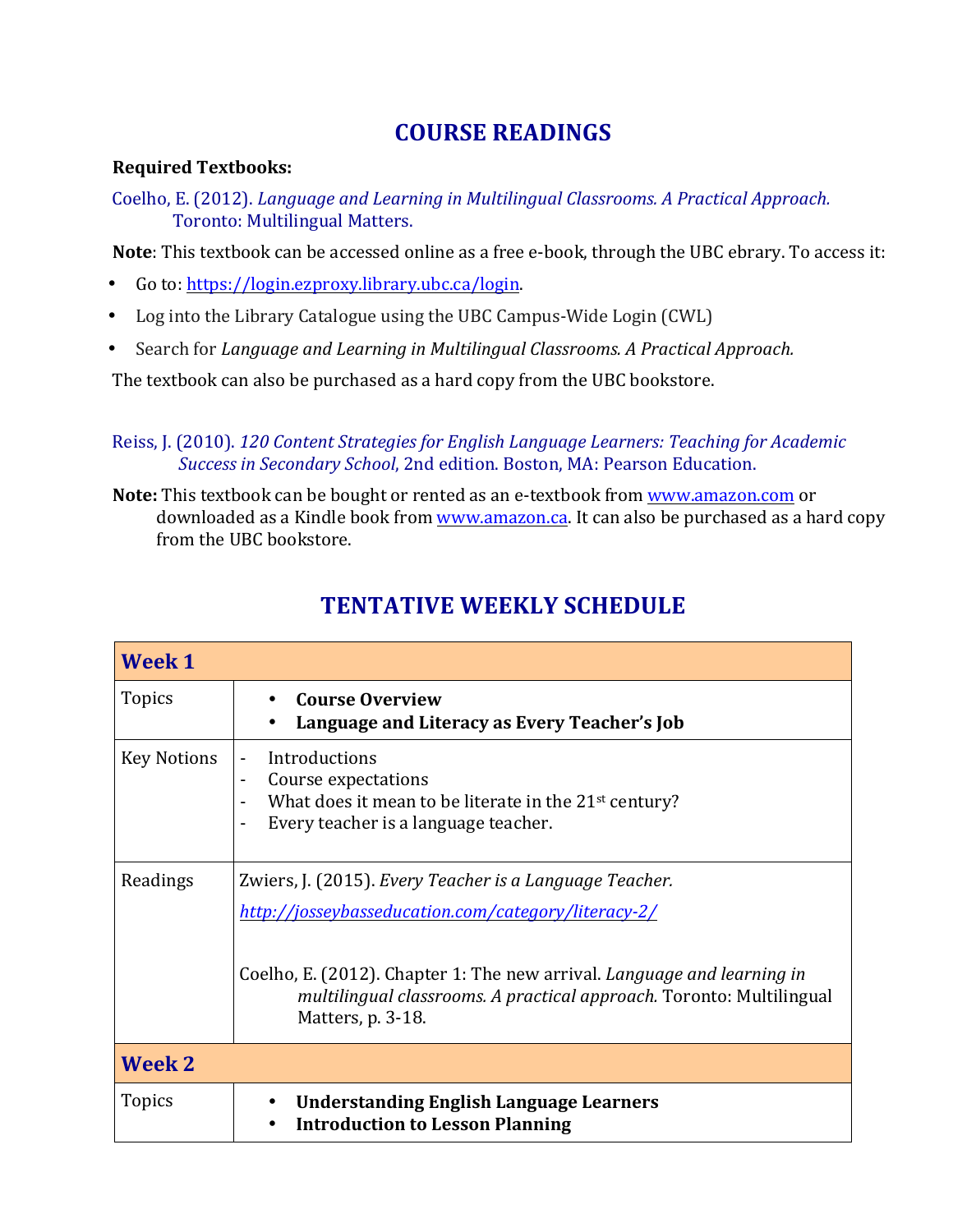| <b>Key Notions</b> | Who are English language learners?<br>Learning a new language at and for school<br>$\bullet$<br>Initial assessment of ELLs<br>٠<br>Orientation to the school<br>Developing good relationships with parents and community<br>$\bullet$<br>What is a lesson plan?<br>$\bullet$ |
|--------------------|------------------------------------------------------------------------------------------------------------------------------------------------------------------------------------------------------------------------------------------------------------------------------|
| Readings           | Reiss, J. (2010). Chapter 1: Theoretical considerations. 120 Content<br>Strategies for English Language Learners: Teaching for Academic<br>Success in Secondary School, 2nd edition. Boston, MA: Pearson<br>Education, p. 3-16.                                              |
|                    | Coelho, E. (2012). Chapter 2: First days and beyond. Language and learning<br>in multilingual classrooms. A practical approach. Toronto:<br>Multilingual Matters, p. 19-54.                                                                                                  |
| Week <sub>3</sub>  |                                                                                                                                                                                                                                                                              |
| Topic              | Linguistic and Academic Support for Newcomers and Language<br><b>Learners</b><br>Lesson Planning with ELLs' Learning Needs in Mind                                                                                                                                           |
| <b>Key Notions</b> | The challenge of learning a new language for school<br>$\bullet$<br>Teaching the language of instruction<br>٠<br>Literacy development and academic support for under-schooled<br>٠<br>newcomers<br>Principles of lesson planning.                                            |
| Readings           | Coelho, E. (2012). Chapter 3: Linguistic and academic support for<br>newcomers and language learners. Language and learning in<br>multilingual classrooms. A practical approach. Toronto: Multilingual<br>Matters, p. 57-82.                                                 |
|                    | Reiss, J. (2010). Chapter 4: Learning strategies for English language<br>learners. 120 Content Strategies for English Language Learners:<br>Teaching for Academic Success in Secondary School, 2nd edition.<br>Boston, MA: Pearson Education, p. 41-53.                      |
| <b>Week 4</b>      |                                                                                                                                                                                                                                                                              |
| Topic              | Differentiated Instruction and Assessment for Newcomers and<br>$\bullet$<br><b>Language Learners</b>                                                                                                                                                                         |
| <b>Key Notions</b> | A continuum of language learning<br>Scaffolding in the quadrants: A framework for instruction and<br>٠<br>assessment.                                                                                                                                                        |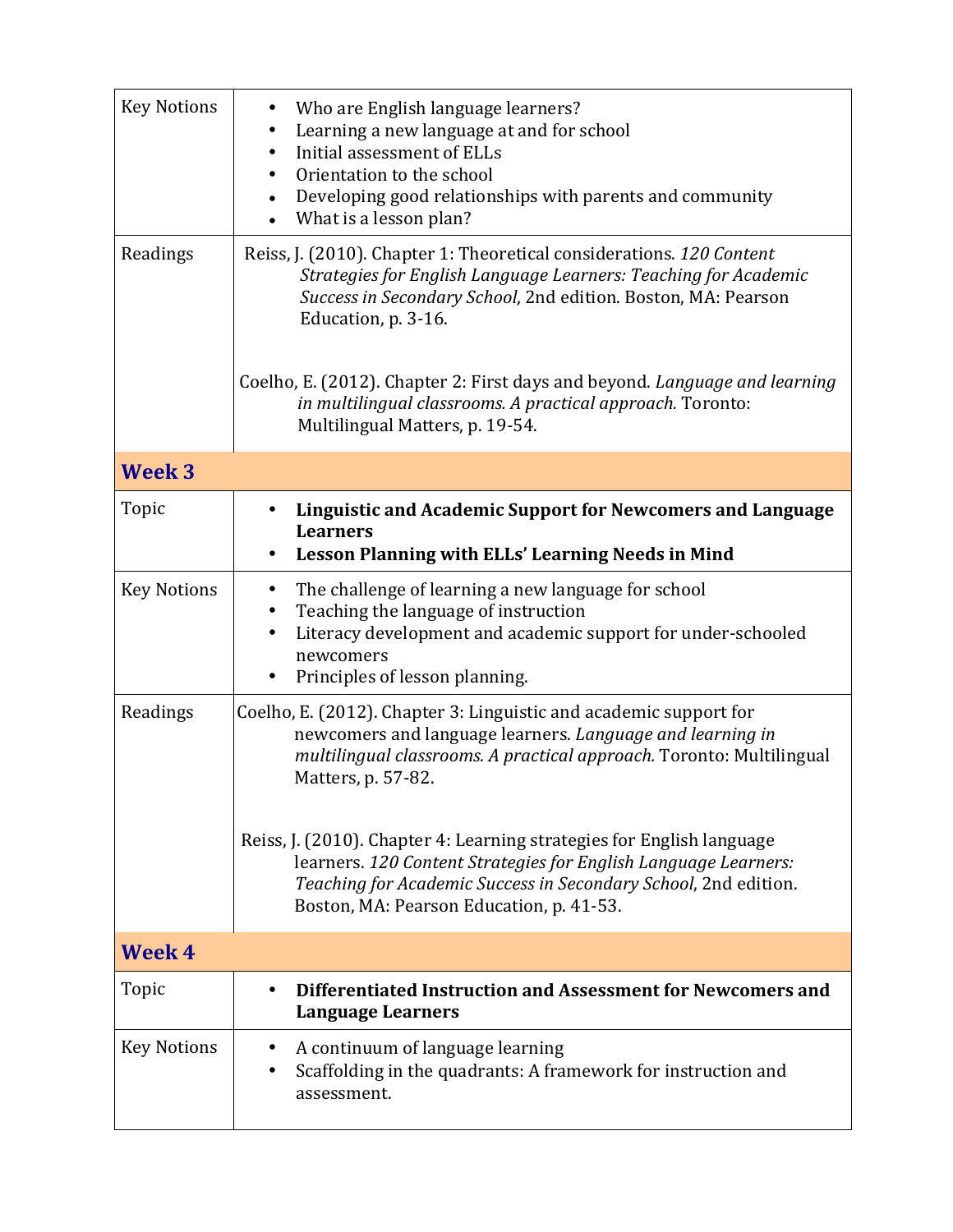| Readings           | Coelho, E. (2012). Chapter 4: Differentiated instruction and assessment for<br>newcomers and language learners. Language and learning in<br>multilingual classrooms. A practical approach. Toronto: Multilingual<br>Matters, p. 83-122.<br>Reiss, J. (2010). Chapter 5: Building and activating background knowledge.<br>120 Content Strategies for English Language Learners: Teaching for<br>Academic Success in Secondary School, 2nd edition. Boston, MA: |
|--------------------|---------------------------------------------------------------------------------------------------------------------------------------------------------------------------------------------------------------------------------------------------------------------------------------------------------------------------------------------------------------------------------------------------------------------------------------------------------------|
| Week <sub>5</sub>  | Pearson Education, p. 55-67.                                                                                                                                                                                                                                                                                                                                                                                                                                  |
|                    |                                                                                                                                                                                                                                                                                                                                                                                                                                                               |
| Topic              | <b>Curriculum Development with ELLs' Learning Needs in Mind</b><br>$\bullet$                                                                                                                                                                                                                                                                                                                                                                                  |
| <b>Key Notions</b> | Academic performance of immigrant children<br>٠                                                                                                                                                                                                                                                                                                                                                                                                               |
|                    | Key policy implications<br>An action plan for schools and school districts                                                                                                                                                                                                                                                                                                                                                                                    |
|                    |                                                                                                                                                                                                                                                                                                                                                                                                                                                               |
| Readings           | Coelho, E. (2012). Chapter 5: Planning ahead. Language and learning in<br>multilingual classrooms. A practical approach. Toronto: Multilingual<br>Matters, p. 123-152.                                                                                                                                                                                                                                                                                        |
|                    | Reiss, J. (2010). Chapter 6: Presenting new material: Teaching the lesson.<br>120 Content Strategies for English Language Learners: Teaching for<br>Academic Success in Secondary School, 2nd edition. Boston, MA:<br>Pearson Education, p. 69-85.                                                                                                                                                                                                            |
| Week 6             |                                                                                                                                                                                                                                                                                                                                                                                                                                                               |
| <b>Topics</b>      | <b>Creating an Inclusive Learning Environment</b>                                                                                                                                                                                                                                                                                                                                                                                                             |
| <b>Key notions</b> | Intercultural projects<br>Diversity in the curriculum<br>Teaching to reach every student                                                                                                                                                                                                                                                                                                                                                                      |
| <b>Readings</b>    | Coelho, E. (2012). Chapter 6: An inclusive learning environment. Language<br>and learning in multilingual classrooms. A practical approach.<br>Toronto: Multilingual Matters, p. 155-193.                                                                                                                                                                                                                                                                     |
|                    | Reiss, J. (2010). Chapter 7: Did they get what I taught: Checking<br>comprehension. 120 Content Strategies for English Language<br>Learners: Teaching for Academic Success in Secondary School, 2nd<br>edition. Boston, MA: Pearson Education, p. 87-99.                                                                                                                                                                                                      |
| Week 7             |                                                                                                                                                                                                                                                                                                                                                                                                                                                               |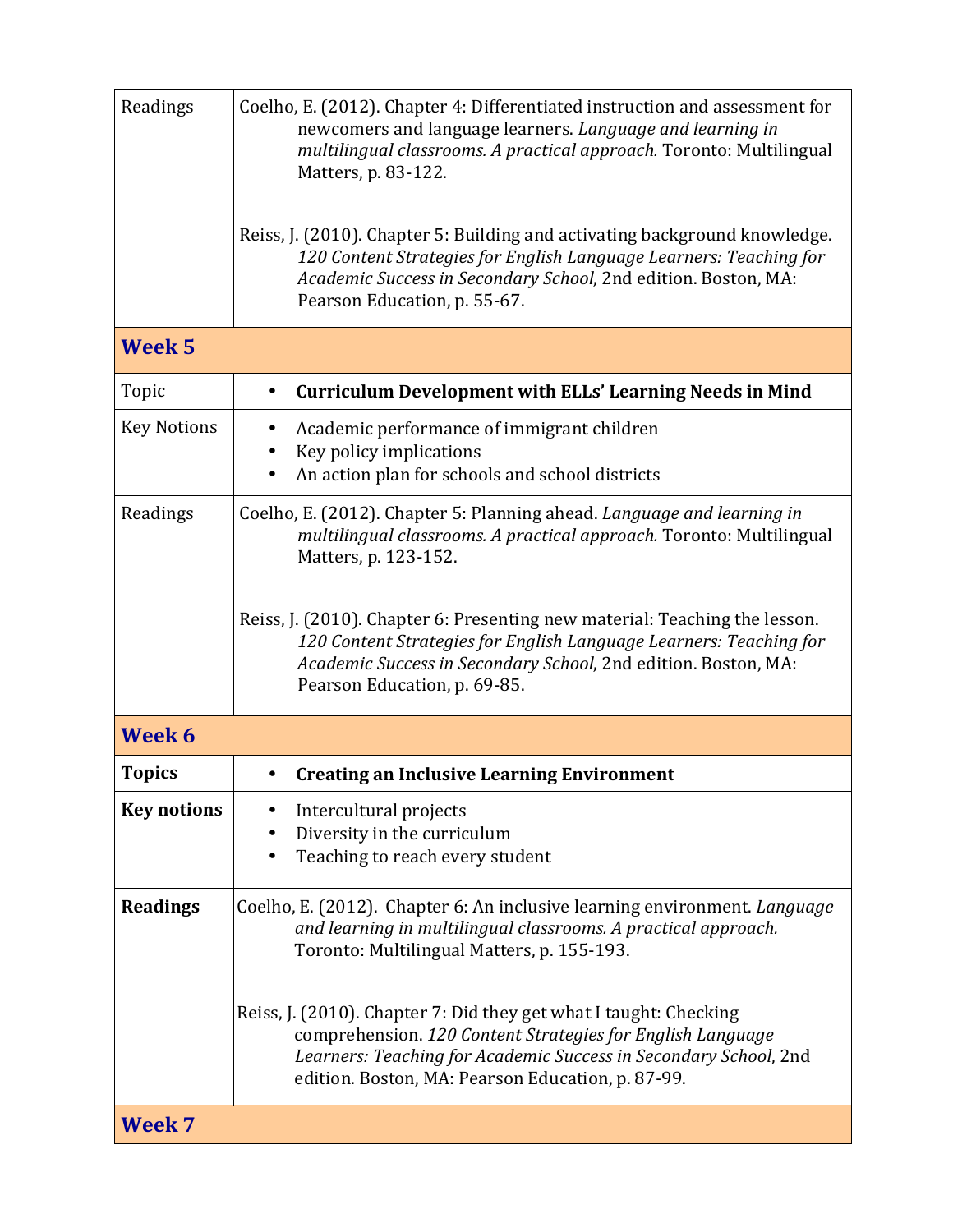| <b>Topics</b>                 | <b>Creating a Multilingual Classroom and School Environment</b>                                                                                                                                                                                                 |  |
|-------------------------------|-----------------------------------------------------------------------------------------------------------------------------------------------------------------------------------------------------------------------------------------------------------------|--|
| <b>Key Notions</b>            | Linguistic diversity as an asset<br>$\bullet$<br>A multilingual school environment<br>A multilingual classroom environment<br>$\bullet$                                                                                                                         |  |
| Readings                      | Coelho, E. (2012). Chapter 7: Making space for community languages.<br>Language and learning in multilingual classrooms. A practical<br>approach. Toronto: Multilingual Matters, p. 194-227.                                                                    |  |
|                               | Reiss, J. (2010). Chapter 8: Extending comprehension: Textbook vocabulary<br>strategies. 120 Content Strategies for English Language Learners:<br>Teaching for Academic Success in Secondary School, 2nd edition.<br>Boston, MA: Pearson Education, p. 101-118. |  |
| Week 8                        |                                                                                                                                                                                                                                                                 |  |
| Topic                         | <b>Supporting ELLs to Develop Their Oral English Language</b>                                                                                                                                                                                                   |  |
| <b>Key Notions</b>            | The importance of oral interaction in every classroom<br>٠<br>Scaffolding for comprehension<br>Scaffolding for production<br>Scaffolding for interaction<br>٠                                                                                                   |  |
| Readings                      | Coelho, E. (2012). Chapter 8: Oral language on every classroom. Language<br>and learning in multilingual classrooms. A practical approach.<br>Toronto: Multilingual Matters, p. 228-260.                                                                        |  |
|                               | Reiss, J. (2010). Chapter 9: Extending comprehension: Textbook reading<br>strategies. 120 Content Strategies for English Language Learners:<br>Teaching for Academic Success in Secondary School, 2nd edition.<br>Boston, MA: Pearson Education, p. 119-134.    |  |
| <b>School-Based Practicum</b> |                                                                                                                                                                                                                                                                 |  |
|                               | October 31, 2016 - November 10, 2016                                                                                                                                                                                                                            |  |
| Week 9                        |                                                                                                                                                                                                                                                                 |  |
| Topic                         | Supporting ELLs to Develop their English Reading and Writing Skills                                                                                                                                                                                             |  |
| <b>Key Notions</b>            | A scaffolding approach to literacy instruction<br>Intensive reading: Helping students with challenging text<br>Writing scaffolds: Helping students to produce written text                                                                                      |  |
| Reading                       | Coelho, E. (2012). Chapter 9: Reading and writing in every classroom.                                                                                                                                                                                           |  |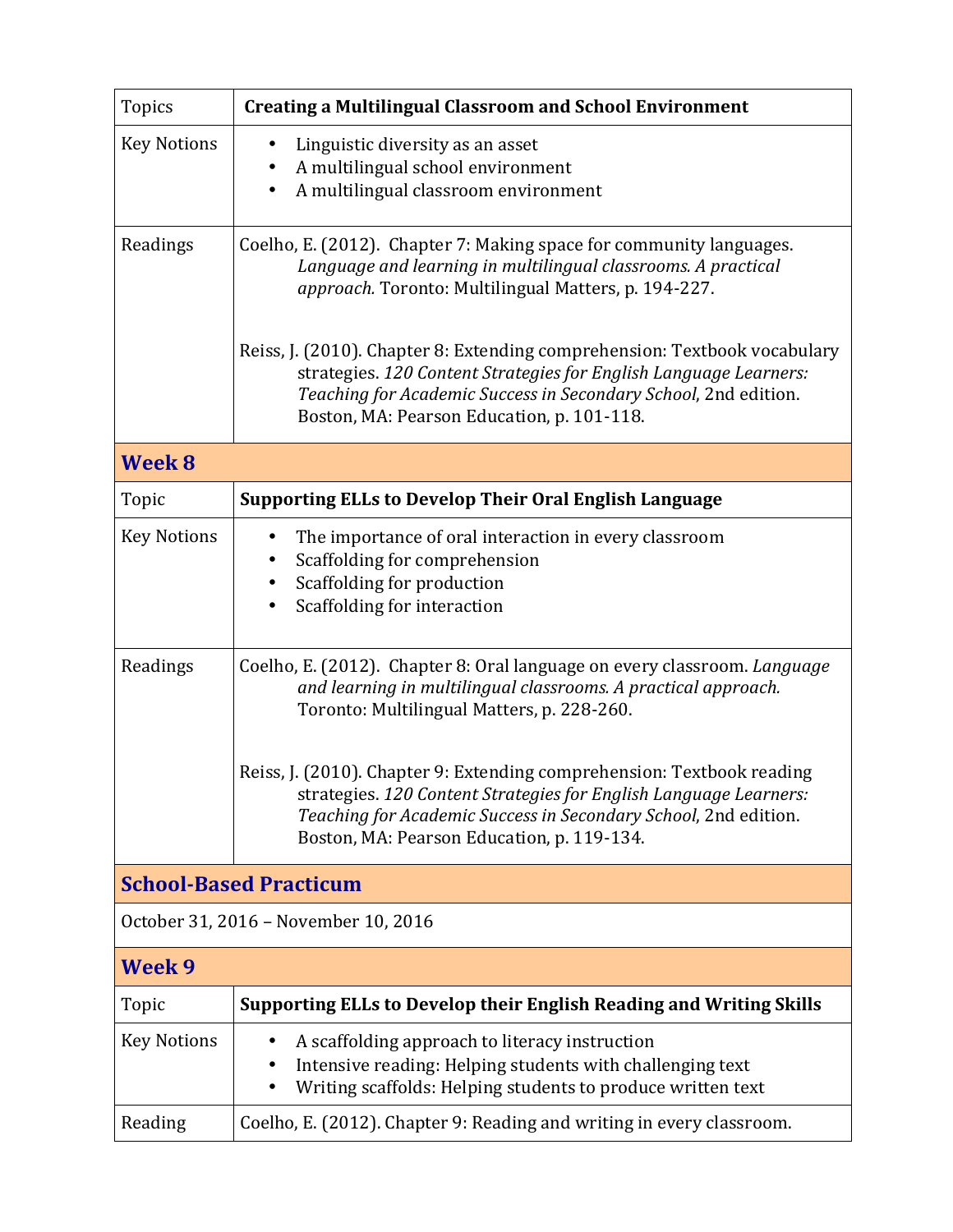|                    | Language and learning in multilingual classrooms. A practical<br>approach. Toronto: Multilingual Matters, p. 261-306.                                                                                                                                       |
|--------------------|-------------------------------------------------------------------------------------------------------------------------------------------------------------------------------------------------------------------------------------------------------------|
|                    | Reiss, J. (2010). Chapter 10: Reinforcing learning: Activities and<br>Assignments. 120 Content Strategies for English Language Learners:<br>Teaching for Academic Success in Secondary School, 2nd edition.<br>Boston, MA: Pearson Education, p. 135-155.   |
| Week 10            |                                                                                                                                                                                                                                                             |
| Topic              | <b>Supporting ELLs to Develop their English Vocabulary</b>                                                                                                                                                                                                  |
| <b>Key Notions</b> | Practical approaches to vocabulary development<br>Assessment of vocabulary development                                                                                                                                                                      |
| Readings           | Coelho, E. (2012). Chapter 10: Vocabulary instruction in every classroom.<br>Language and learning in multilingual classrooms. A practical<br>approach. Toronto: Multilingual Matters, p. 307-345.                                                          |
|                    | Reiss, J. (2010). Chapter 11: Classroom assessment: Did they learn what<br>you taught? 120 Content Strategies for English Language Learners:<br>Teaching for Academic Success in Secondary School, 2nd edition.<br>Boston, MA: Pearson Education, 1.159-176 |
| <b>Week 11</b>     |                                                                                                                                                                                                                                                             |
| Topic              | <b>Understanding by Design (UbD)</b><br>$\bullet$<br><b>Effective unit planning</b>                                                                                                                                                                         |
| <b>Key Notions</b> | Teaching for understanding<br>Key principles of Understanding by Design (UbD)                                                                                                                                                                               |
| Readings           | Wiggins, G. (2010). Teaching for Understanding:<br>http://www.authenticeducation.org/ae_bigideas/index.lasso                                                                                                                                                |
| <b>Week 12</b>     |                                                                                                                                                                                                                                                             |
| Topic              | <b>Resources for Mainstream Teachers of ELLs</b>                                                                                                                                                                                                            |
| <b>Key Notions</b> | Policies and planning for ELLs in BC<br>٠<br>Assessing, evaluating, and reporting on ELLs' progress.                                                                                                                                                        |
| Readings           | BC Ministry of Education (2013). English language learning: Policy and<br>Guidelines.<br>http://www2.gov.bc.ca/gov/content/education-<br>training/administration/kindergarten-to-grade-12/english-                                                          |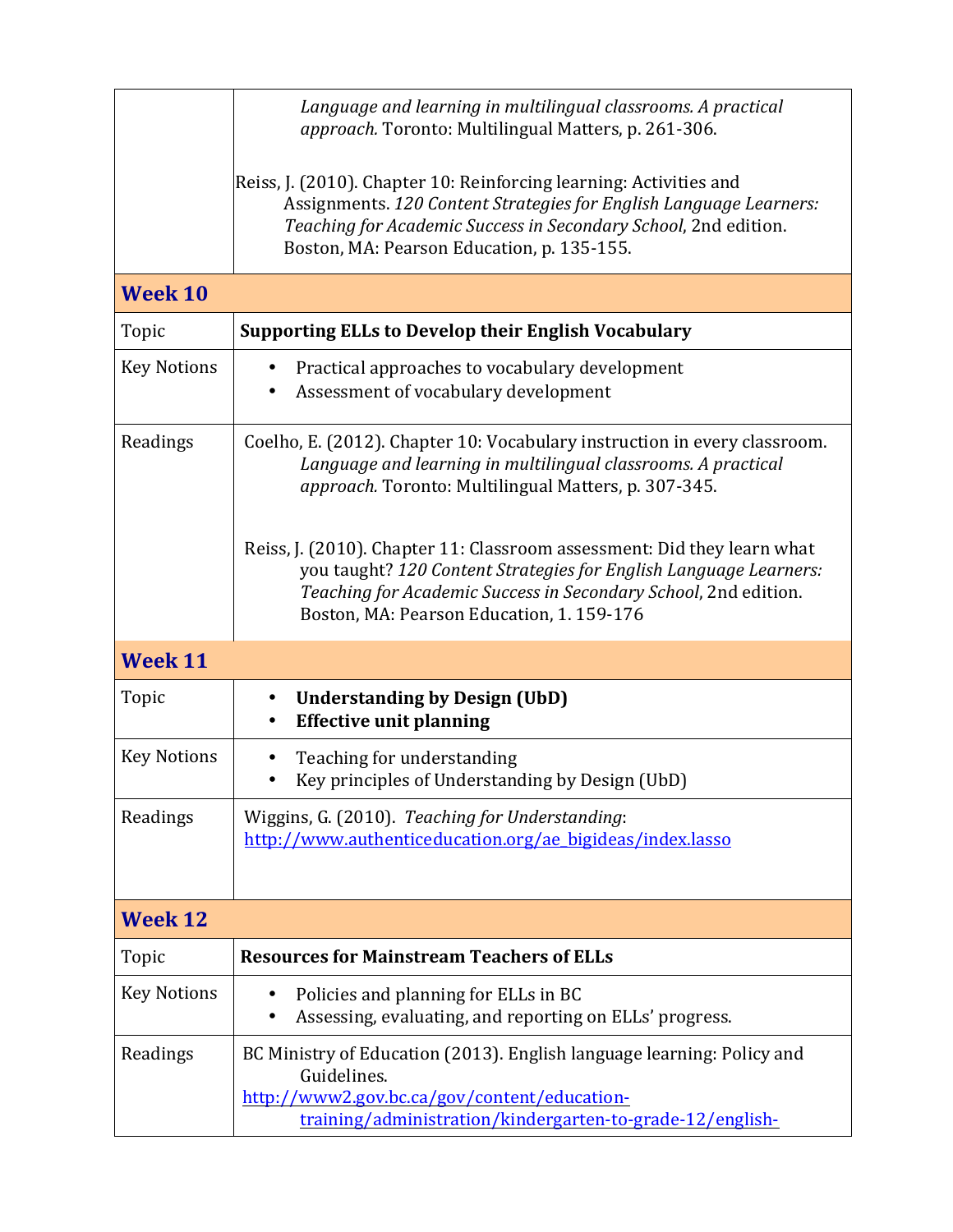|                    | language-learning                                                                             |
|--------------------|-----------------------------------------------------------------------------------------------|
| Week 13            |                                                                                               |
| Topic              | <b>Sharing of Unit Plans</b>                                                                  |
| <b>Key Notions</b> | Sharing of final assignments<br>$\overline{\phantom{a}}$<br>Course wrap up: Review activities |

# **ATTENDANCE**

Students are expected to attend all classes and arrive on time. Students must have permission of the TEO to miss a class and should notify the instructor immediately. Teacher candidates who miss a significant amount of class time (i.e. more than 15% of course hours) are normally required to repeat the course. Teacher candidates are not able to proceed to practicum until all prior courses are successfully completed.

# **ACADEMIC INTEGRITY**

Students are expected to follow the academic integrity guidelines as outlined in the following document: http://teach.educ.ubc.ca/students/policies-and-guides/plagiarism-guidelines/

# **GRADING SYSTEM**

Pass/Fail. "Pass" is equivalent to at least  $B + (76\% \text{ in } UBC$ 's standard marking system).

# **COURSE ASSIGNMENTS**

## **Assignment 1: Group Presentation – 25%**

#### **DESCRIPTION OF ASSIGNMENT 1**

Working with three or four other students, you are expected to give a presentation on content strategies for teaching English language learners.

Your presentation should include:

• Part 1: A Description of Each Strategy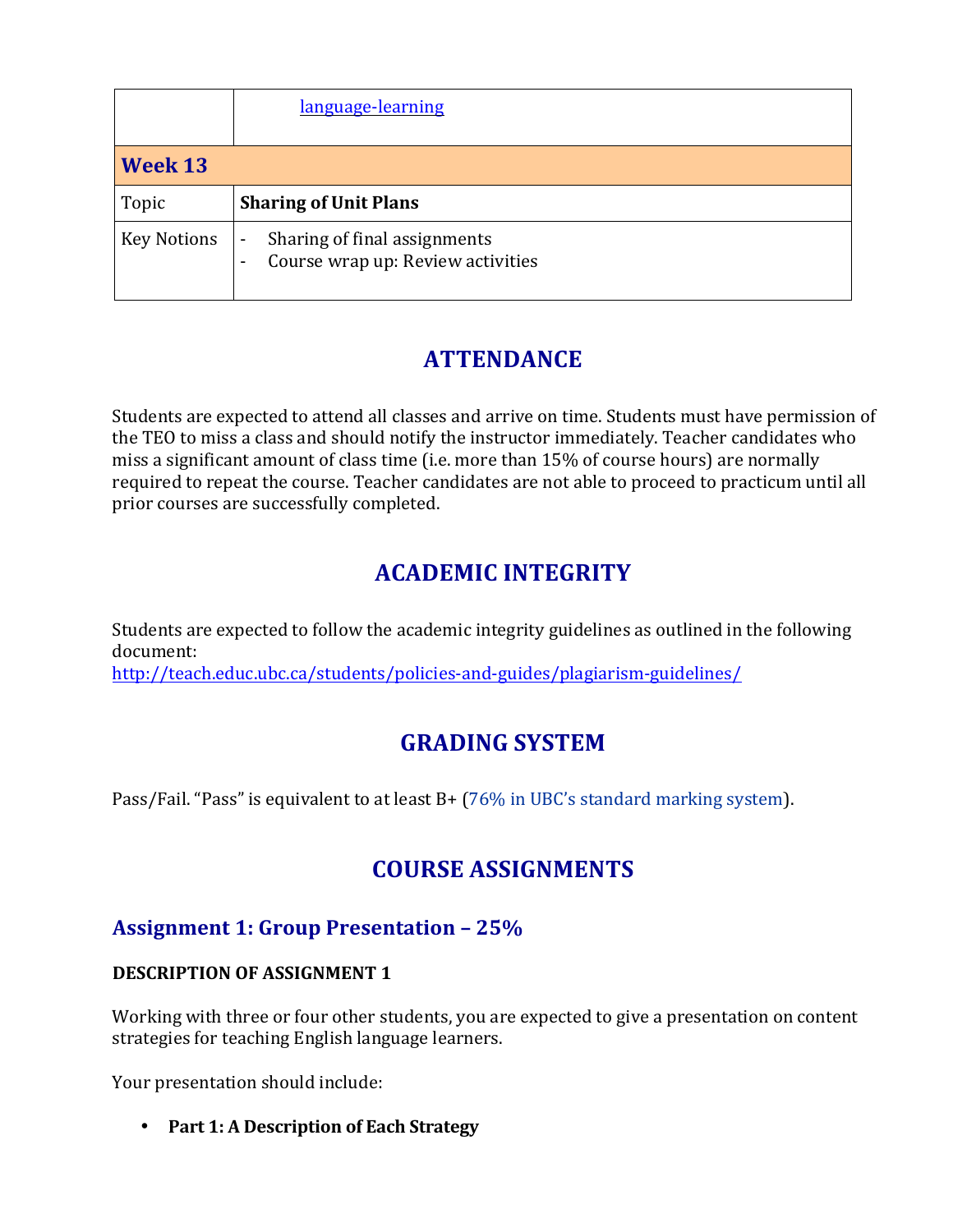An effective description of a strategy would give a teacher a clear idea of how to implement it in class. Summarize the information provided in the textbook.

### • **Part 2: A Critique of Each Strategy**

In the critique, you should focus on the effectiveness of the strategy, highlight its pedagogical implications, and address the following questions:

- $\checkmark$  For what kind of learners and teaching contexts would this strategy work best?
- $\checkmark$  What are the main benefits or strengths of this strategy?
- ü *What are the limitations or caveats of this strategy?*

In the critique, you are encouraged to make connections between the key concepts in the required reading and your own ideas. You are also encouraged to make connections with ideas from other resources (e.g. articles, websites, videos, teaching materials, etc.) that you may find related to the strategy that you are critiquing.

#### • Part 3: An Interactive Class Activity

The activity should engage your classmates in meaningful communication on one or more of the strategies presented. It can consist of group work, pair work, class discussion, panel discussions, creation of artifacts, etc. An effective interactive class activity addresses, exemplifies, and/or builds on the key ideas from the required reading.

#### **CRITERIA FOR ASSESSING ASSIGNMENT 1**

Assignment 1 will be assessed based on the following criteria:

- Clarity and completeness of the description.
- Sophistication of the critique, which should go beyond simple description.
- Insightfulness of the connections between the key concepts in the required reading, your own ideas, and other resources related to the topic.
- Level of engagement and meaningfulness of the interactive class activity.

Each presentation should take 40 to 50 minutes.

### **TOPICS FOR ASSIGNMENT 1**

• Group 1:

Reiss, J. (2012). Chapter 4: Learning strategies for English language learners. *120 Content Strategies for English Language Learners: Teaching for Academic Success in Secondary School*, 2nd edition. Boston, MA: Pearson Education, p. 41-53.

• Group 2: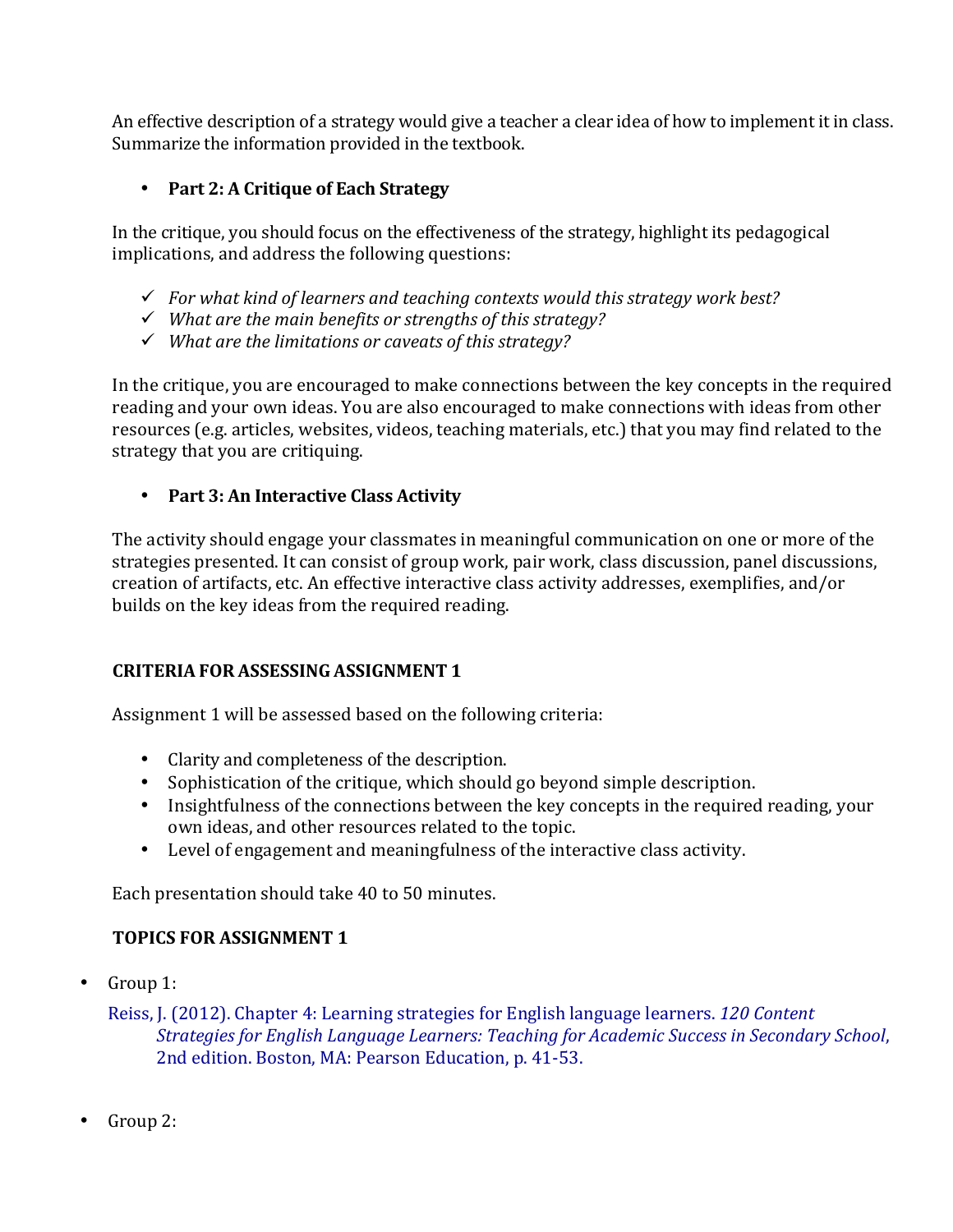Reiss, J. (2012). Chapter 5: Building and activating background knowledge. *120 Content Strategies for English Language Learners: Teaching for Academic Success in Secondary School*, 2nd edition. Boston, MA: Pearson Education, p. 55-67.

• Group 3:

Reiss, J. (2012). Chapter 6: Presenting new material: Teaching the lesson. *120 Content Strategies for English Language Learners: Teaching for Academic Success in Secondary School*, 2nd edition. Boston, MA: Pearson Education, p. 69-85.

• Group 4:

Reiss, J. (2012). Chapter 7: Did they get what I taught: Checking comprehension. *120 Content Strategies for English Language Learners: Teaching for Academic Success in Secondary School*, 2nd edition. Boston, MA: Pearson Education, p. 87-99.

• Group 5:

Reiss, J. (2012). Chapter 8: Extending comprehension: Textbook vocabulary strategies. *120 Content Strategies for English Language Learners: Teaching for Academic Success in Secondary School*, 2nd edition. Boston, MA: Pearson Education, p. 101-118.

• Group 6:

Reiss, J. (2012). Chapter 9: Extending comprehension: Textbook reading strategies. *120 Content Strategies for English Language Learners: Teaching for Academic Success in Secondary School*, 2nd edition. Boston, MA: Pearson Education, p. 119-134.

• Group 7:

Reiss, J. (2012). Chapter 10: Reinforcing learning: Activities and Assignments. *120 Content Strategies for English Language Learners: Teaching for Academic Success in Secondary School*, 2nd edition. Boston, MA: Pearson Education, p. 135-155.

• Group 8:

Reiss, J. (2012). Chapter 11: Classroom assessment: Did they learn what you taught? *120 Content Strategies for English Language Learners: Teaching for Academic Success in Secondary School*, 2nd edition. Boston, MA: Pearson Education, 1. 159-176

### **Assignment 2: Individual Lesson Plan- 25%**

#### **DESCRIPTION OF ASSIGNMENT 2**

For this assignment, you are expected to design a lesson plan that integrates the teaching of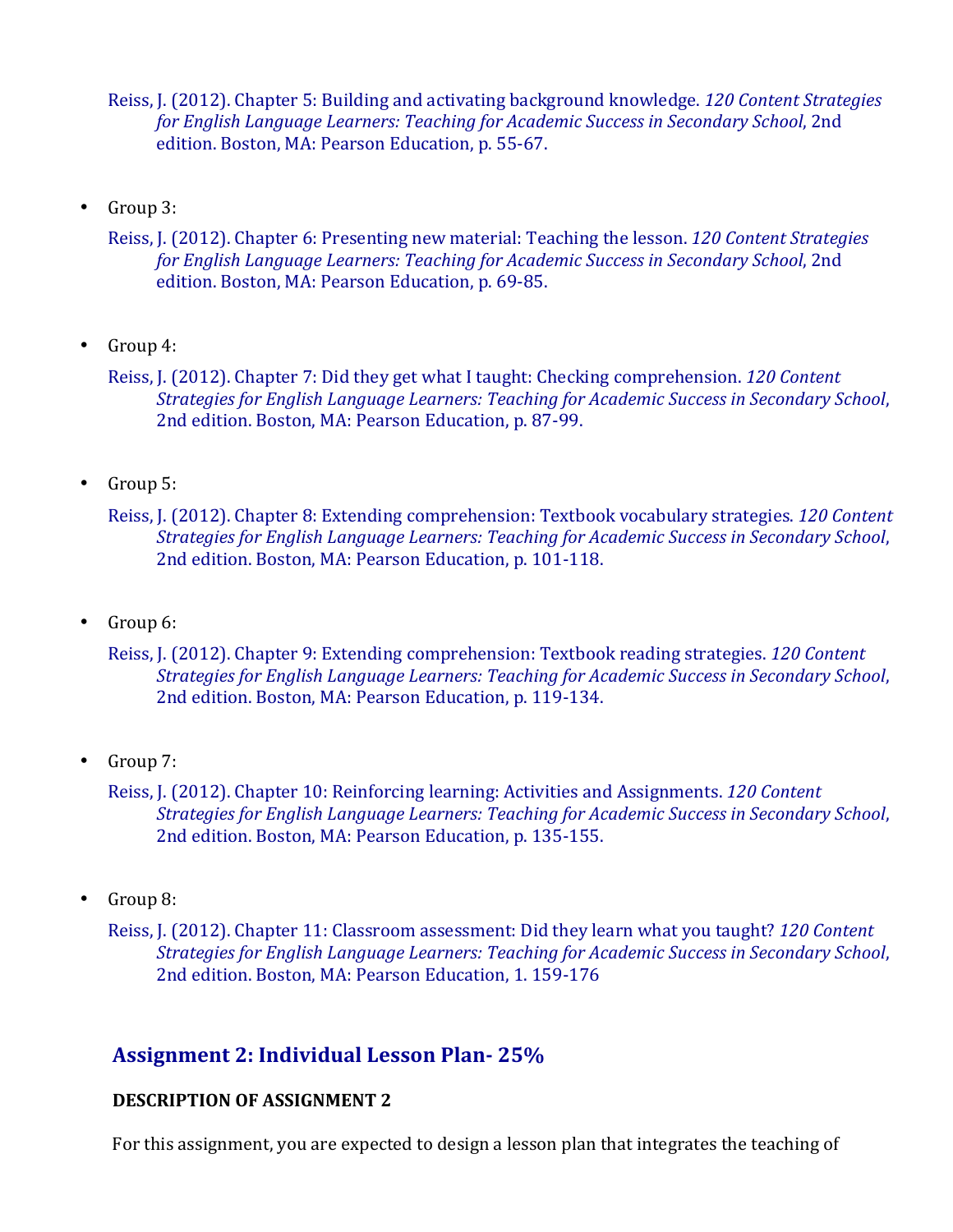language and content, with a focus on the academic discourse of your subject specialization. Your instructor will provide you with a lesson plan template.

Take a look at the new BC curriculum for your subject area and the following websites for classroom activities ideas:

https://curriculum.gov.bc.ca/curriculum

http://www.jeffzwiers.org/tools--resources.html http://www.readwritethink.org/ http://www.cal.org/siop/lesson-plans/

#### **CRITERIA FOR ASSESSING ASSIGNMENT 2**

Assignment 2 will be assessed based on the following criteria:

- 1. Clarity, completeness, and appropriateness of the lesson overview and hypothetical class profile.
- 2. Clarity, accuracy, and appropriateness of the big idea(s), curriculum competencies, content and language objectives.
- 3. Appropriateness and creativity of the teaching materials.
- 4. Meaningfulness, level of engagement, creativity, effectiveness, and timing of the learning activities during all the stages of the lesson.
- 5. Appropriateness and effectiveness of the adaptations for English language learners.
- 6. Appropriateness and effectiveness of the assessment.
- 7. Insightfulness and level of sophistication of the reflection.

# **Assignment 3: A Group Unit Plan – 40%**

### **DESCRIPTION OF ASSIGNMENT 3**

In groups, design a short-term thematic unit plan, consisting of several lessons in a sequence, which integrates the teaching of content in your specialization area with the teaching of English as an additional language. The number of lesson plans in the unit should be equal to the number of students in the group. Your unit should contain:

*A Summary Chart:*

- Describe the scope, importance of the theme, and the hypothetical teaching context for your unit plan.
- Highlight the key big ideas, curriculum competencies, content, and language objectives.
- Briefly summarize each lesson (in 4-5 sentences).

#### *Lesson Plans:*

- Design several lesson plans on that theme.
- Make sure that the lesson plans are logically sequenced.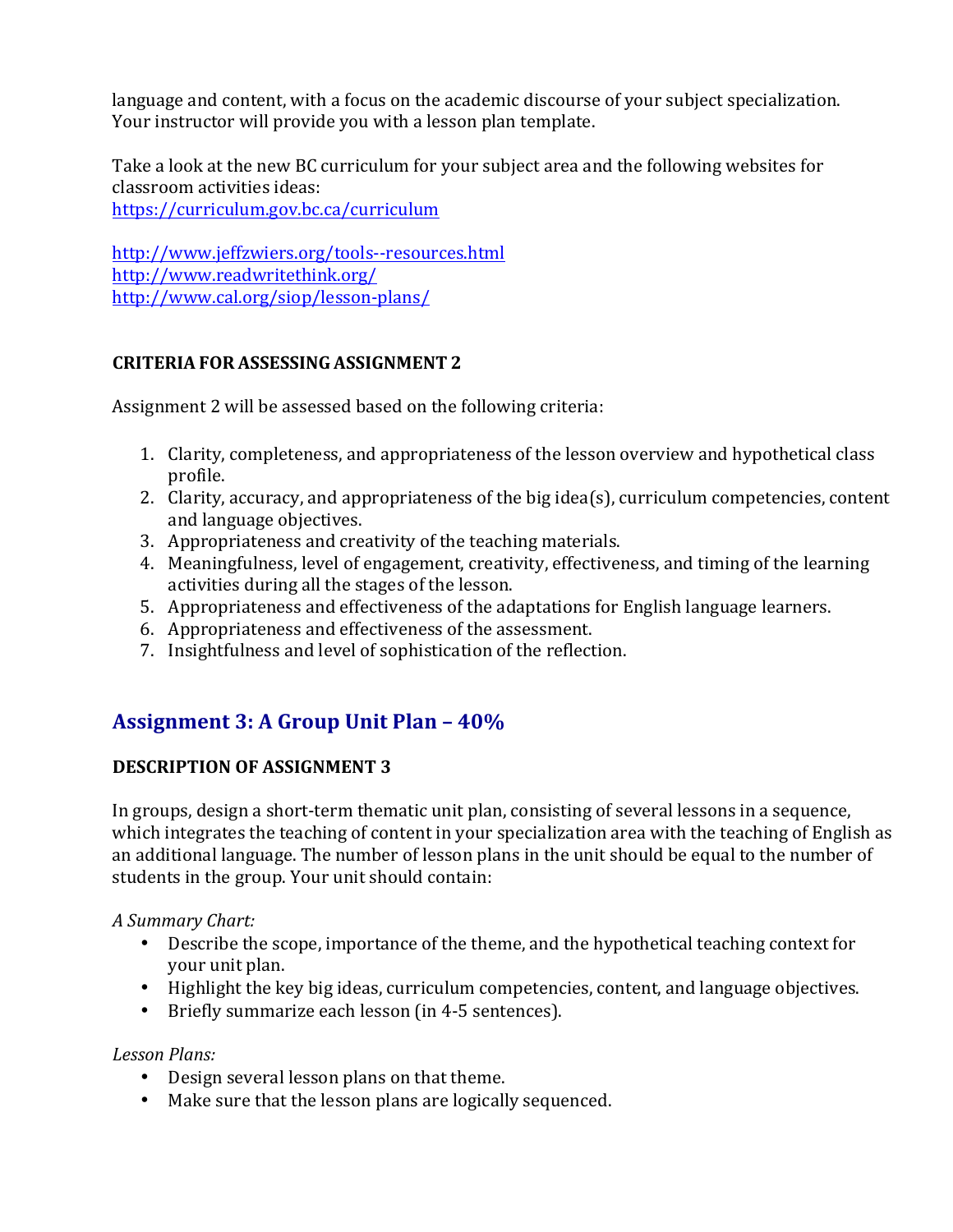*A Unit Reflection:*

- Reflect on your process of developing this unit plan.
- Explain how your unit plan relates to some of the theoretical concepts/notions acquired in this course and to your practicum experiences.

#### **CRITERIA FOR ASSESSING ASSIGNMENT 3**

Assignment 3 will be assessed based on the following criteria:

- 1. Clarity, appropriateness, and organization of the summary chart.
- 2. Clarity, accuracy, and appropriateness of the big ideas, curriculum competencies, content, and language objectives in each lesson plan.
- 3. Appropriateness and creativity of the teaching materials.
- 4. Meaningfulness, level of engagement, creativity, effectiveness, and timing of the learning activities in each lesson plan.
- 5. Appropriateness and effectiveness of the adaptations for English language learners in each lesson plan.
- 6. Appropriateness and effectiveness of the assessment.
- 7. Insightfulness and level of sophistication of the unit reflection.

## **Assignment 4: Class Participation – 10%**

Throughout the term, students will undertake a series of activities based on the assigned course readings. The student and course instructor will use the outcome of these activities to document and illustrate the student's growing familiarity with approaches and strategies for scaffolding the development of school language in their areas of subject specialization.

Note: The nature of the UBC Teacher Education Program is participatory. Thus students are expected to fully participate in all classes. Full participation involves coming prepared for class (completing readings and assignments/activities) and demonstrating a high level of engagement in classroom activities and discussions. A positive, respectful attitude is also expected.

### **Standards for the Education, Competence, and Professional Conduct of Educators in BC:**

The assignments for LLED 360 address the following standards:

#### *Standard 5: Educators implement effective practices in areas of planning, instruction, assessment, evaluation and reporting.*

Educators have the knowledge and skills to facilitate learning for all students and know when to seek additional support for their practice. Educators thoughtfully consider all aspects of teaching, from planning through reporting, and understand the relationship among them. Educators employ a variety of instructional and assessment strategies.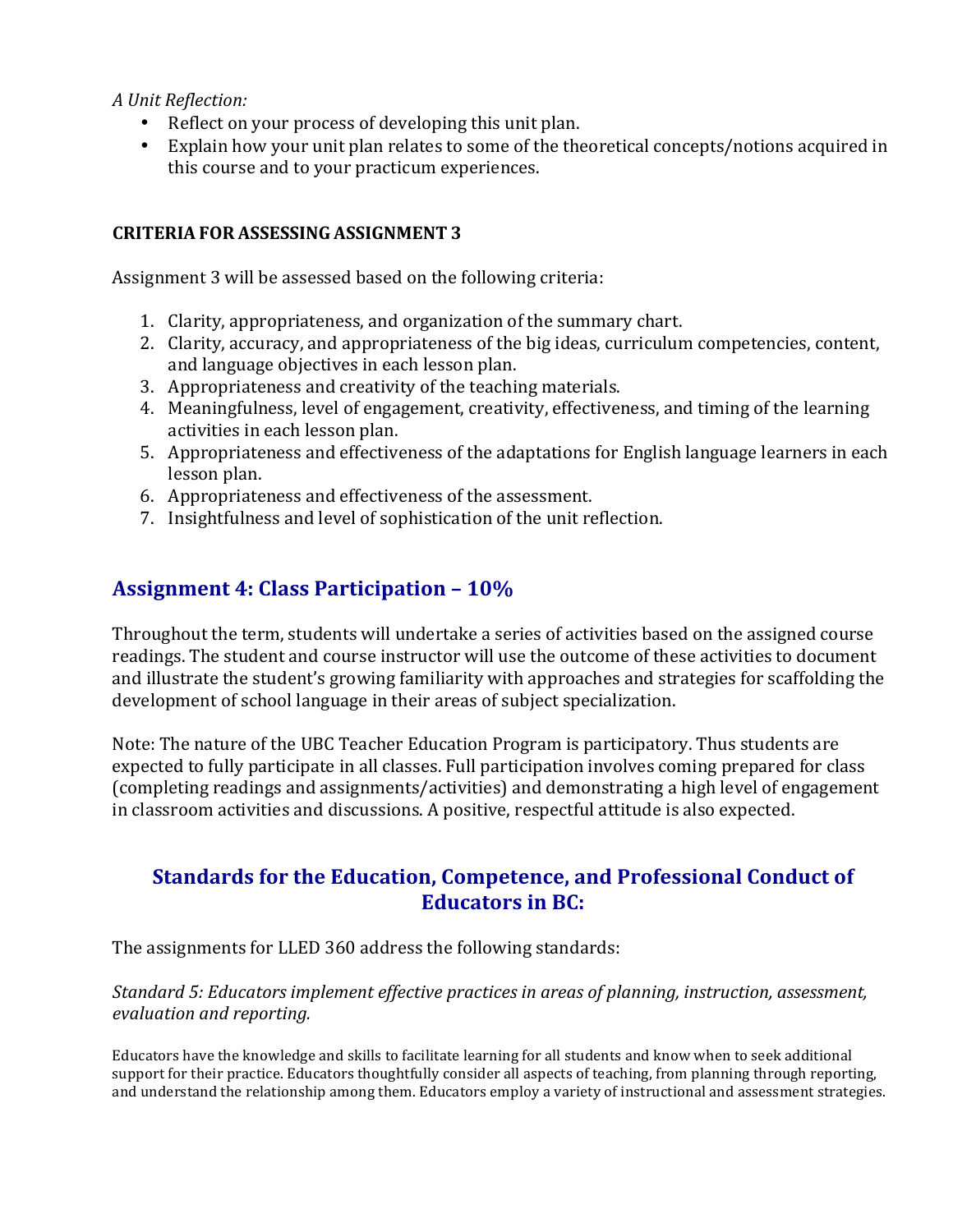#### *Standard* 6: Educators have a broad knowledge base and understand the subject areas they teach.

Educators understand the curricular, conceptual and methodological foundations of education and the subject areas they teach. Educators must be able to communicate effectively in English or French. Educators teach students to understand relevant curricula in a Canadian, Aboriginal, and global context. Educators convey the values, beliefs and knowledge of our democratic society.

#### *Standard 7: Educators engage in career long learning.*

Educators engage in professional development and reflective practice, understanding that a hallmark of professionalism is the concept of professional growth over time. Educators develop and refine personal philosophies of education, teaching, and learning that are informed by theory and practice. Educators identify their professional needs and work to meet those needs individually and collaboratively

## **ADDITIONAL BOOKS WORTH READING:**

Coelho, E. (2007). *Adding English. A guide to teaching in multilingual classrooms*. Don Mills, ON: Pippin Publishing.

You can access this book online as an e-book through the UBC ebrary: *https://login.ezproxy.library.ubc.ca/login*

- Cummins, J. & Early, M. (2015). *Big Ideas for Expanding Minds: Teaching English learners across the curriculum.* Don Mills, ON: Pearson.
- Gibbons, P. (2009). *English Learners, academic literacy, and thinking: Learning in the challenge* zone. Portsmouth, NH: Heinemann.
- Gunderson, L., D'Silva, R. A., & Odo, D. M. (2014). *ESL (ELL) literacy instruction: A Guidebook to theory and practice*. New York, NY: Routledge.

You can access this book online as an e-book through the UBC ebrary: *https://login.ezproxy.library.ubc.ca/login*

- Zwiers, J. (2008). *Building academic language: Essential practices for content classrooms, grades 5-*12. San Francisco: Jossey-Bass.
- Zwiers, J. (2014). *Building academic language: Meeting common core standards across disciplines, grades* 5-12 (Second edition.). San Francisco, California: Jossery-Bass.

### **ADDITIONAL ONLINE RESOURCES AND WEBSITES:**

• Examples of lesson plans: www.readwritethink.org